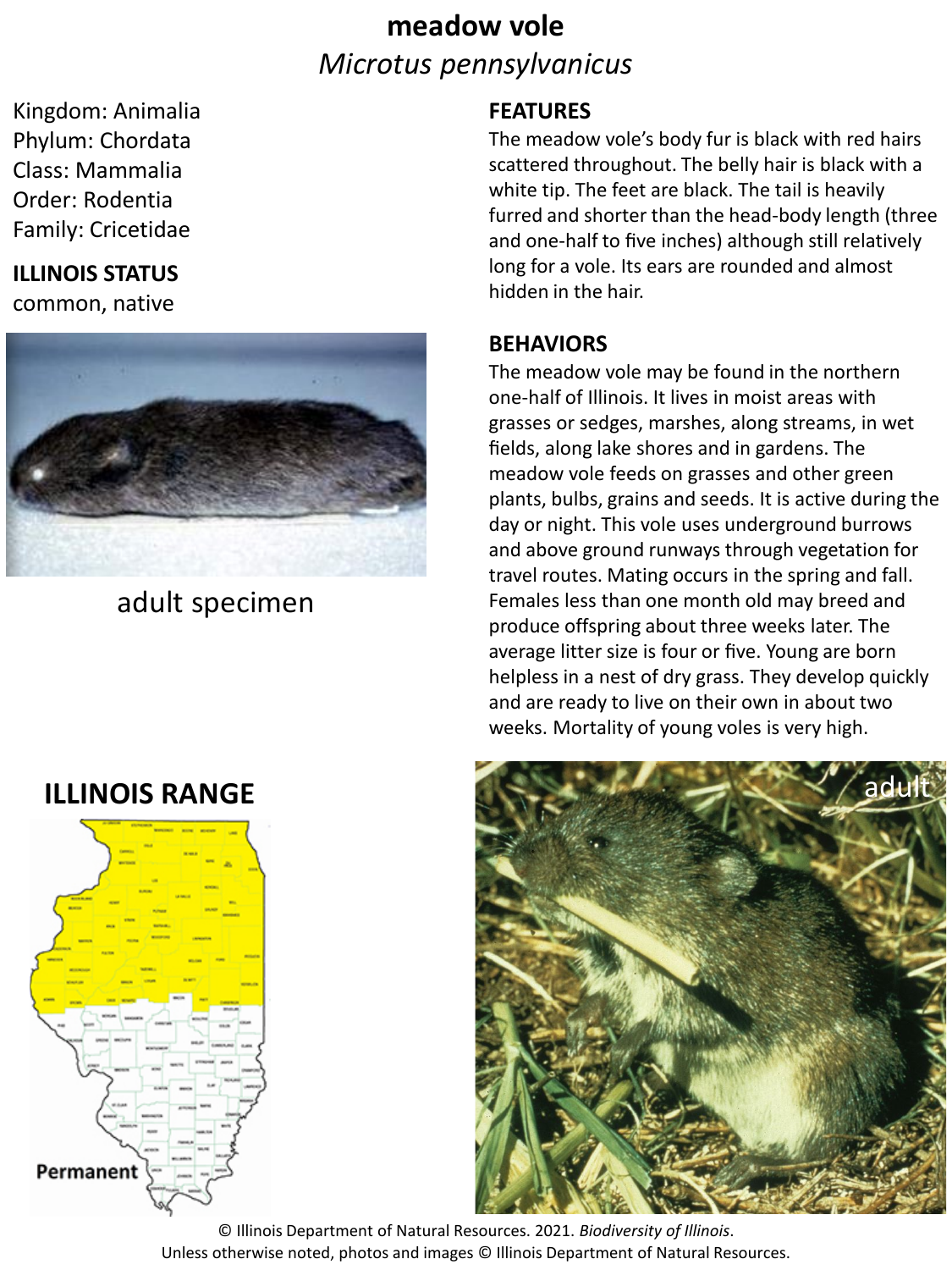



© Illinois Department of Natural Resources. 2021. *Biodiversity of Illinois*. Unless otherwise noted, photos and images © Illinois Department of Natural Resources.